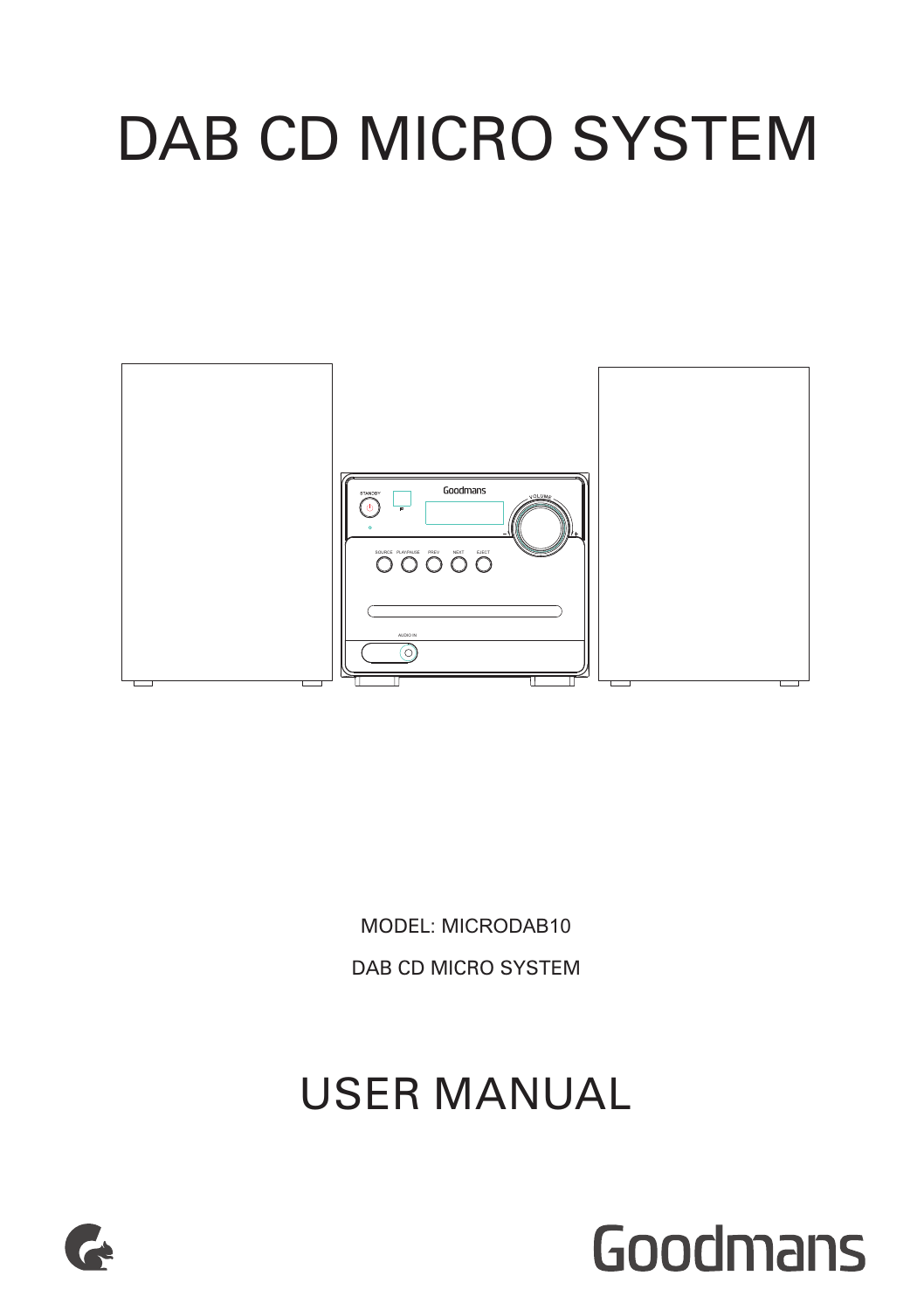# 1 [Welcome](#page-2-0)



#### Your Micro system  $\mathfrak{D}$

- 2.1 [In The Box](#page-2-0)
- 2.2 [Front View](#page-2-0)
- 2.3 Rear [View](#page-3-0)

# 3 [Quick Setup](#page-4-0)

- 3.1 [Install the Left/Right speakers](#page-5-0)
- 3.2 [Power on the unit](#page-5-0)
- 3.3 [Listen to the Radio](#page-5-0)
- 3.4 [Place CD disc and play](#page-5-0)
- 3.5 [Play audio device](#page-5-0)

# 4 [Features](#page-6-0)

### [CD Mode](#page-6-0)

- 4.1 Switch to [CD mode](#page-6-0)
- 4.2 [Eject the disc](#page-6-0)
- 4.3 [Play the disc](#page-6-0)
- 4.4 [Stop the disc](#page-6-0)
- 4.5 [Skip the song](#page-6-0)
- 4.6 [Accelerate the song](#page-6-0)
- 4.7 [Select the song](#page-6-0)
- 4.8 [Repeat the song](#page-6-0)
- 4.9 [Random the songs](#page-6-0)
- 4.10 [Set the programmed order](#page-6-0)

### [AUDIO Mode](#page-7-0)

- 4.11 [Connect audio device](#page-7-0)
- 4.12 [Power on the unit](#page-7-0)
- 4.13 [Switch to AUDIO mode](#page-7-0)
- 4.14 [Play audio device](#page-7-0)
- 4.15 [Adjust the volume](#page-7-0)

### [FM Mode](#page-6-0)

- 4.16 Switch to [FM mode](#page-7-0)
- 4.17 [Tune the frequency](#page-7-0)
- 4.18 [Skip stations](#page-7-0)
- 4.19 [Store the stations](#page-7-0)
- 4.20 [Check the FM information](#page-7-0)
- 4.21 [Scan setting](#page-7-0)

### [DAB Mode](#page-8-0)

- 4.22 Switch to [DAB mode](#page-8-0)
- 4.23 [Select DAB stations](#page-8-0)
- 4.24 [Store the stations](#page-8-0)
- 4.25 [Check the DAB information](#page-8-0)
- 4.26 [Manual tune](#page-8-0)
- 4.27 [Auto scan](#page-8-0)

### [DAB menu settings](#page-9-0)

- 4.28 [DRC setting](#page-9-0)
- 4.29 [Prune the stations](#page-9-0)
- 4.30 [System reset](#page-9-0)

# 5 [Troubleshooting](#page-10-0)

# 6 Technical [Specifications](#page-11-0)

7 [Customer Support](#page-11-0)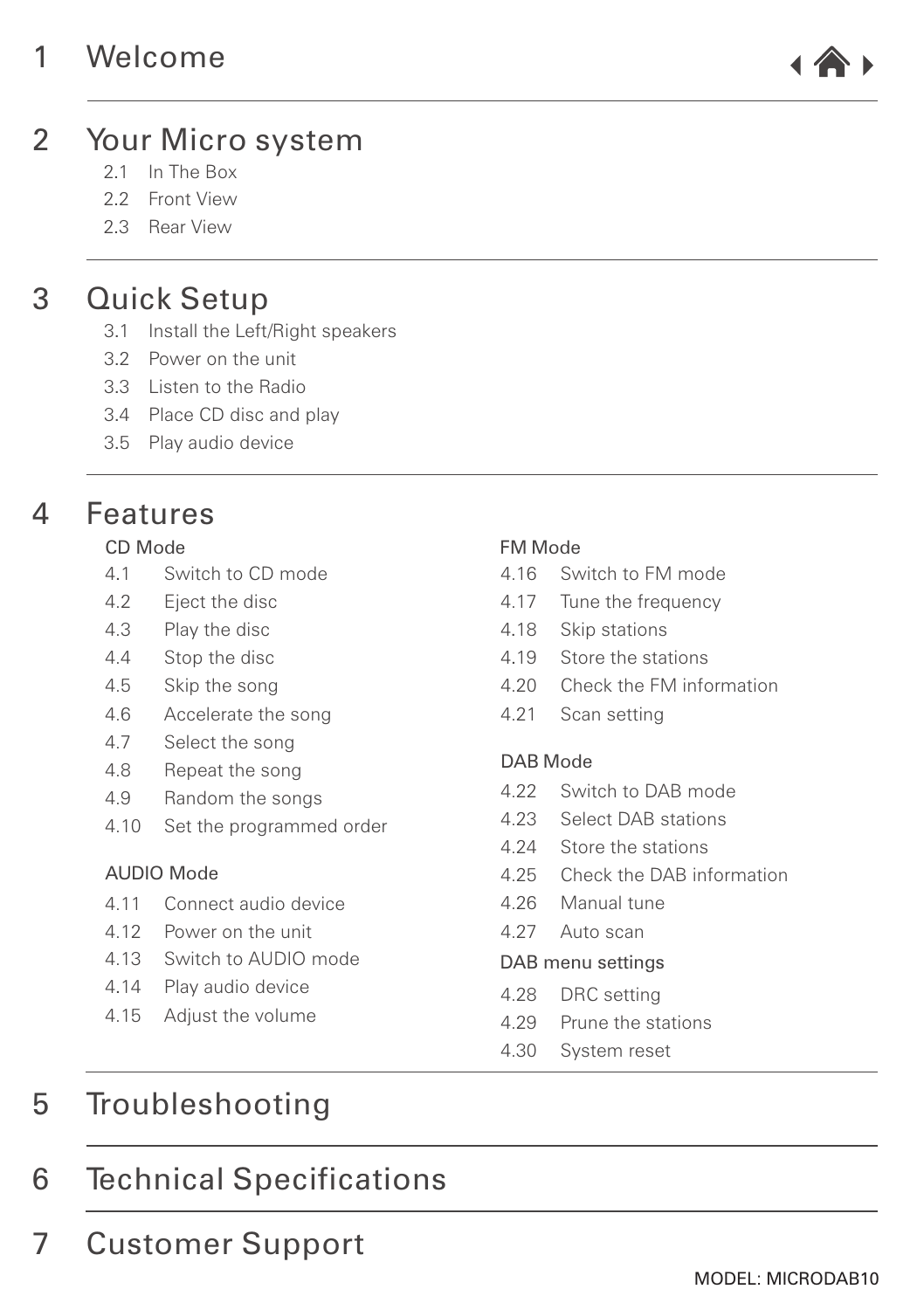### <span id="page-2-0"></span>Welcome 1



Thank you for choosing this Goodmans product. We've been making electronics for the British people for 70 years. Each of our projects has been carefully designed to be great at what it does and this one is no exception. We hope you enjoy your new DAB CD Micro system.

# 2 Your Micro system

#### In The Box 2.1

Carefully remove your product from the box.

Inside the box you will find:

- Micro System
- Quick Start Guide
- Guarantee Booklet
- Remote Control

### Mains Power

Please ensure that your mains supply is compatible before use. Disconnect the Power Cord from the mains when not in use. Your DAB CD Micro System requires a mains supply of 220V ~ 240V AC, 50 Hz.

# Position of Micro System

Place on a fat, stable surface that is not subject to vibrations. Avoid the following locations:

- Where it is exposed to direct sunlight
- Where it is close to heat radiating sources
- Where the humidity is high and ventilation is poor
- Where it is dusty

# Adjusting the Aerial

Fully extend the aerial to ensure good reception in F M/DAB mode.

It may be necessary to alter the position of the product to achieve the best signal.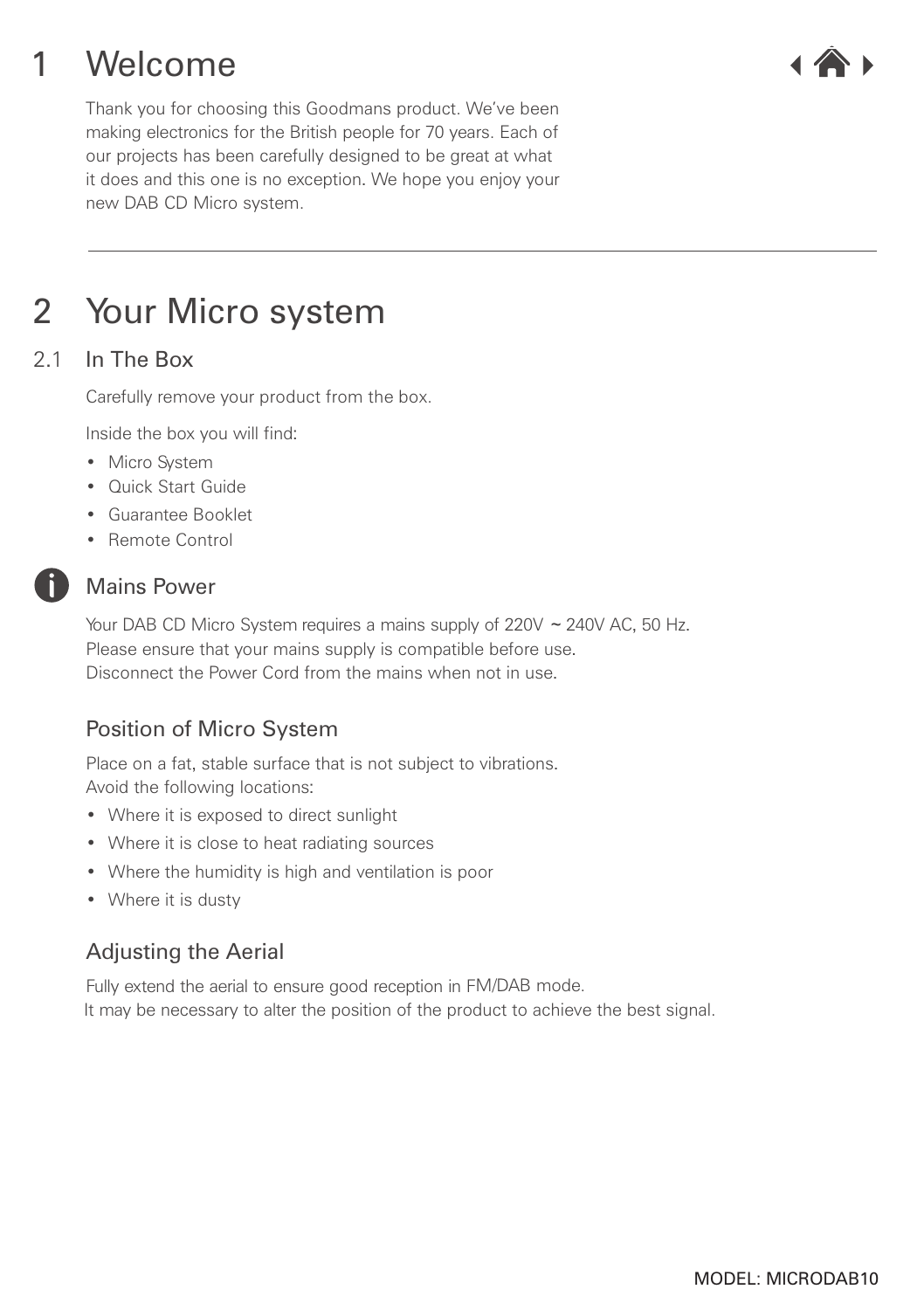

#### <span id="page-3-0"></span>Front View 2.2



#### Rear View 2.3



Aerial



Speaker connections

N Power cord lead Connect to the power supply.



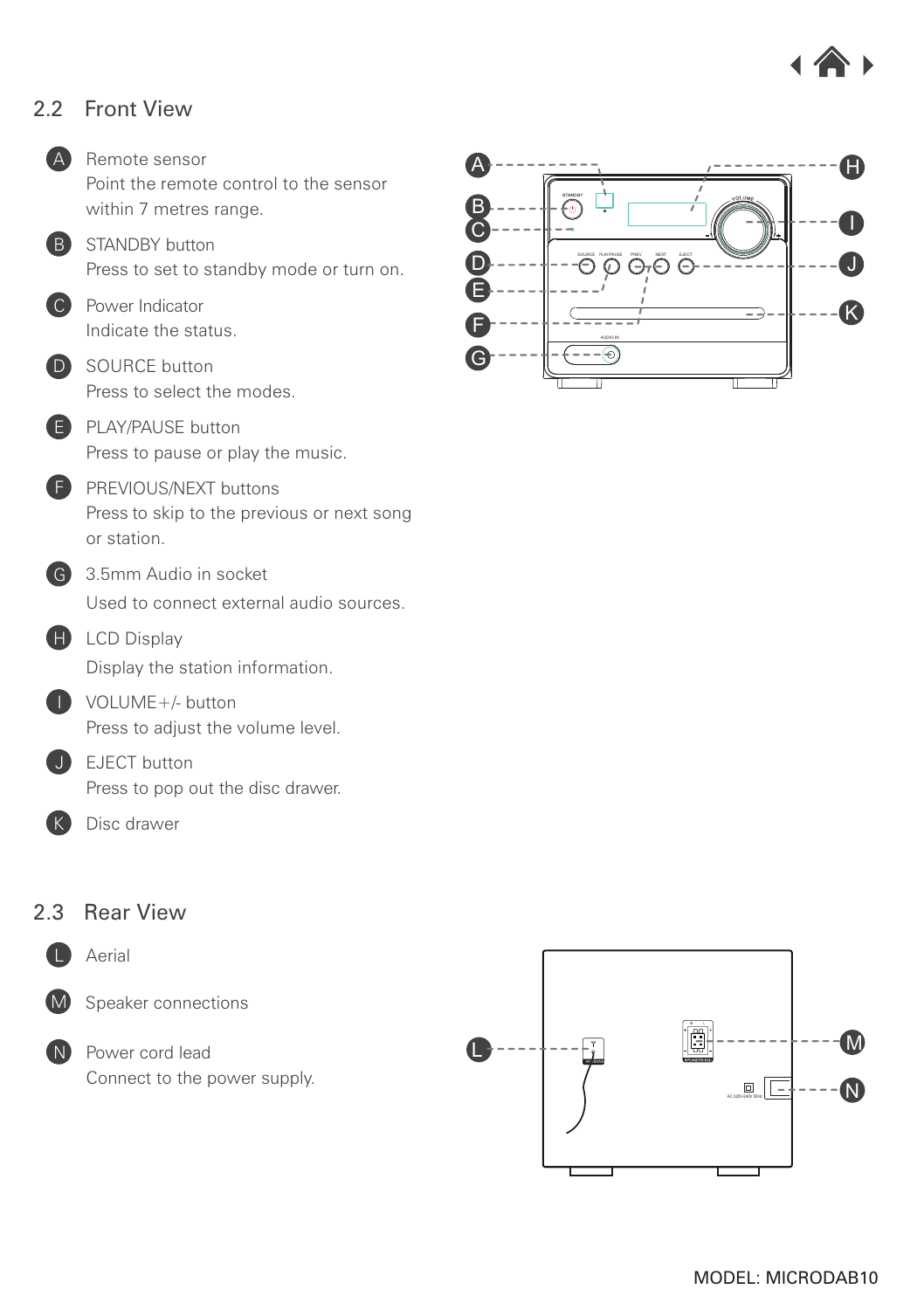

#### <span id="page-4-0"></span>Remote control 2.4

A STANDBY button Press to enter the standby mode or turn on.

**B** SOURCE buttons Press to select modes: CD, DAB, FM, AUX IN.

C PLAY/PAUSE button Press to pause or play the music.

D STOP/MENU button Press to stop the music or enter the menu.



F PREVIOUS/NEXT buttons Press to skip to the previous or next song.

G NUMBER (0-9) buttons Use these buttons to select song.

**H** TONE button Use the TONE and VOLUME+/- buttons to adjust the tone.

I VOLUME+/- buttons Press to adjust the volume level.

J EJECT button Press to pop out the disc drawer.

K REPEAT button Press to repeat the song.

**L** INFORMATION button Press to view the station information.

M ENTER button Press to perform a scan and confirm selection.



N PROGRAM button Use to program the playback order.



O SHUFFLE button Press to play music in the random order.

P LOUD button Press to add a rounder bass sound at low levels.

Q DSP button Press to select the sound fields.

**R** MUTE button Press to mute the sound, press again or press VOLUME+/- button to resume.

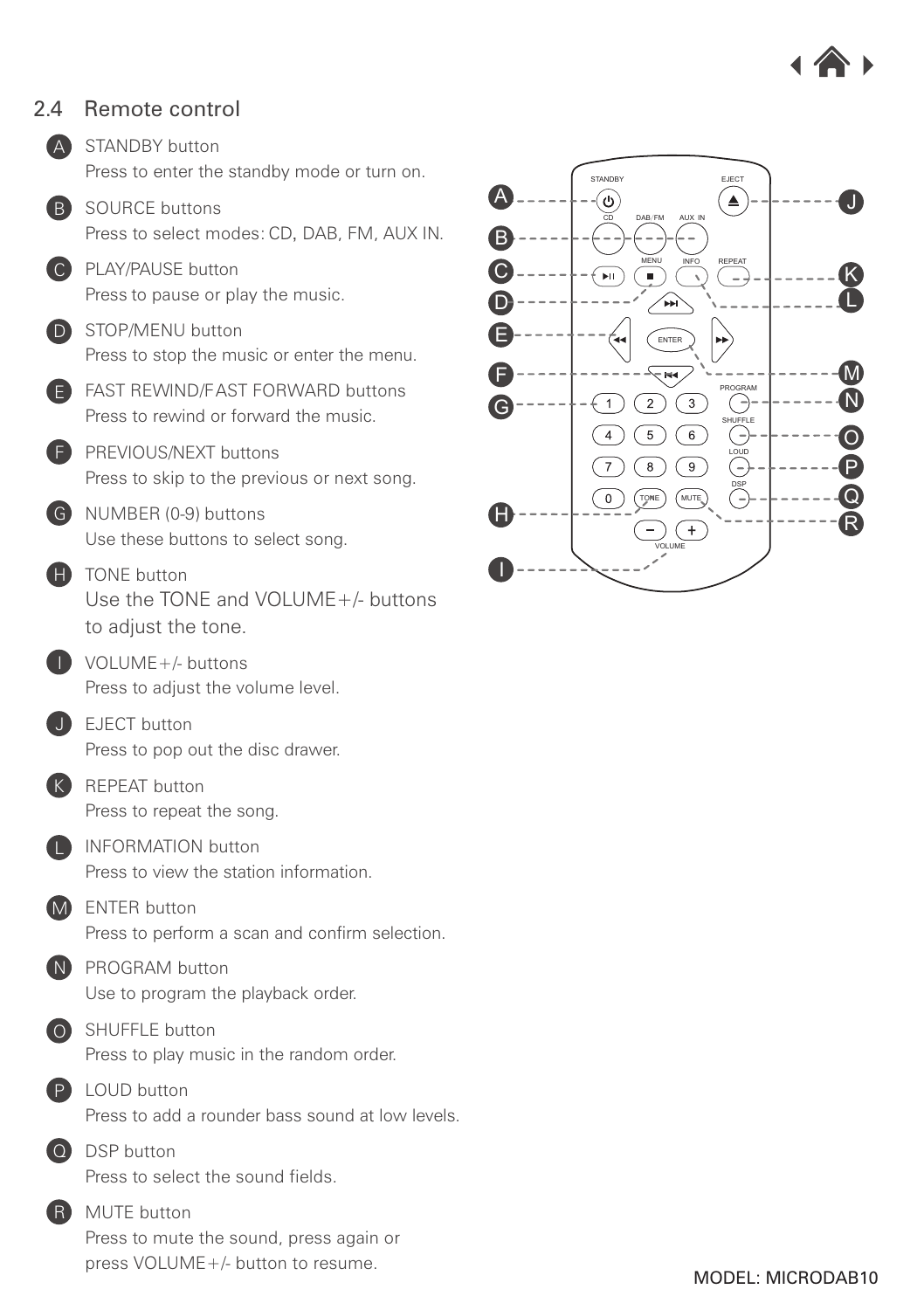

<span id="page-5-0"></span>

- 3.1 Insert the speaker cables (red+ and black-) into the back of the unit to connect the left and right speakers.
- 3.2 Plug in the mains cable and turn the power on at the power supply. Press the STANDBY button to turn on the unit.
- 3.3 Extend the ANTENNA to get the best reception. Press the SOURCE button to enter the DAB or FM mode. Follow the detailed operations to control playback in DAB or in FM mode.
- 3.4 Press the SOURCE button to enter the CD mode. Press the EJECT button to open the disc drawer and insert a disc. Press the EJECT button again to close. The CD will begin playing from the first track.
- 3.5 Press the SOURCE button to enter the Aux in (Audio) mode. Connect your audio device to the AUDIO IN socket via a 3.5mm aux in cable. Control playback via your connected audio device.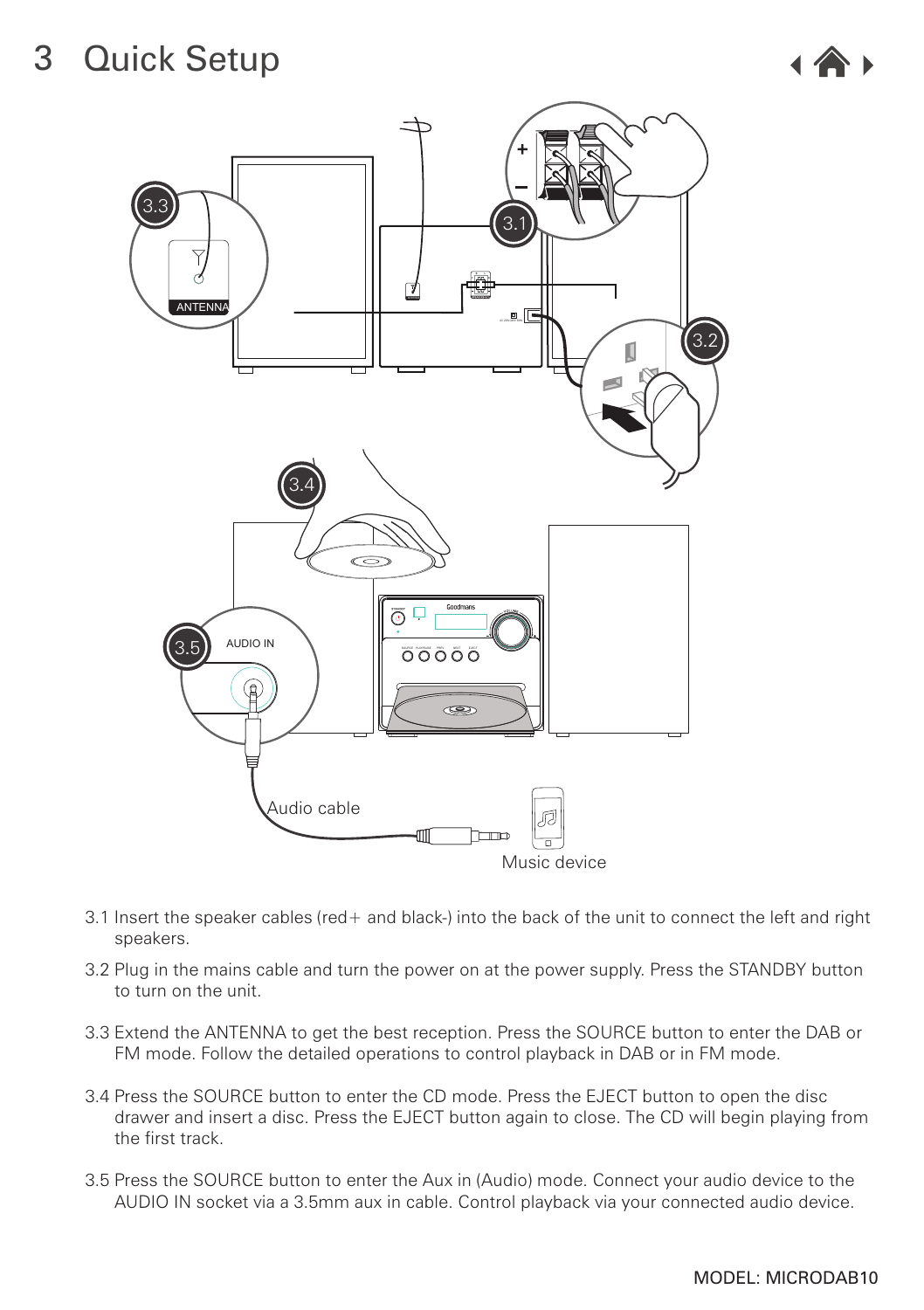# <span id="page-6-0"></span>CD mode

- 4.1 Press the SOURCE button on the panel or the CD button on remote control to enter the CD mode.
- 4.2 Press the EJECT button to pop out the disc drawer, put a CD on, then press the EJECT button again.
- 4.3 Press the PLAY/PAUSE II button to pause or play the song.
- 4.4 Press the STOP button on remote control to stop playing. press the PLAY/PAUSE I button to re-start.
- 4.5 Press the PREV/NEXT buttons on the panel or  $\text{H}(A)$  buttons on remote control to skip to the previous or next song.
- 4.6 Press the  $\leftrightarrow$  buttons on remote control to fast rewind or forward the song, press repeatedly to resume normal speed.
- 4.7 Press the NUMBER buttons 0-9 on remote control to directly select the wanted song.
- 4.8 Press the REPEAT button on remote control to set the repeat mode.
- 4.9 Press the SHUFFLE button no remote control to play the disc in random order, press again to resume.
- 4.10 You can set the disc played in a programmed order.
	- a) Press the STOP button on remote control to stop playing.
	- b) Press the PROGRAM button on remote control. The screen displays: 01[00] 02[00].
	- c) Press the NUMBER buttons on remote control to select the tracks to program.
	- d) Press the  $\triangleleft$   $\blacktriangleright$  buttons on remote control to skip between the program tracks.
	- e) Press the  $\blacktriangleright$   $\blacktriangleright$   $\blacktriangleright$  buttons on remote control to access the further track orders.
	- f) When complete, use the  $\triangleleft$  / $\triangleright$  on remote control to scroll across to the arrow  $\leq$ , and then press the ENTER button on remote control to begin playback.
	- $g$ ) To cancel the program sequence, press the **button twice.**











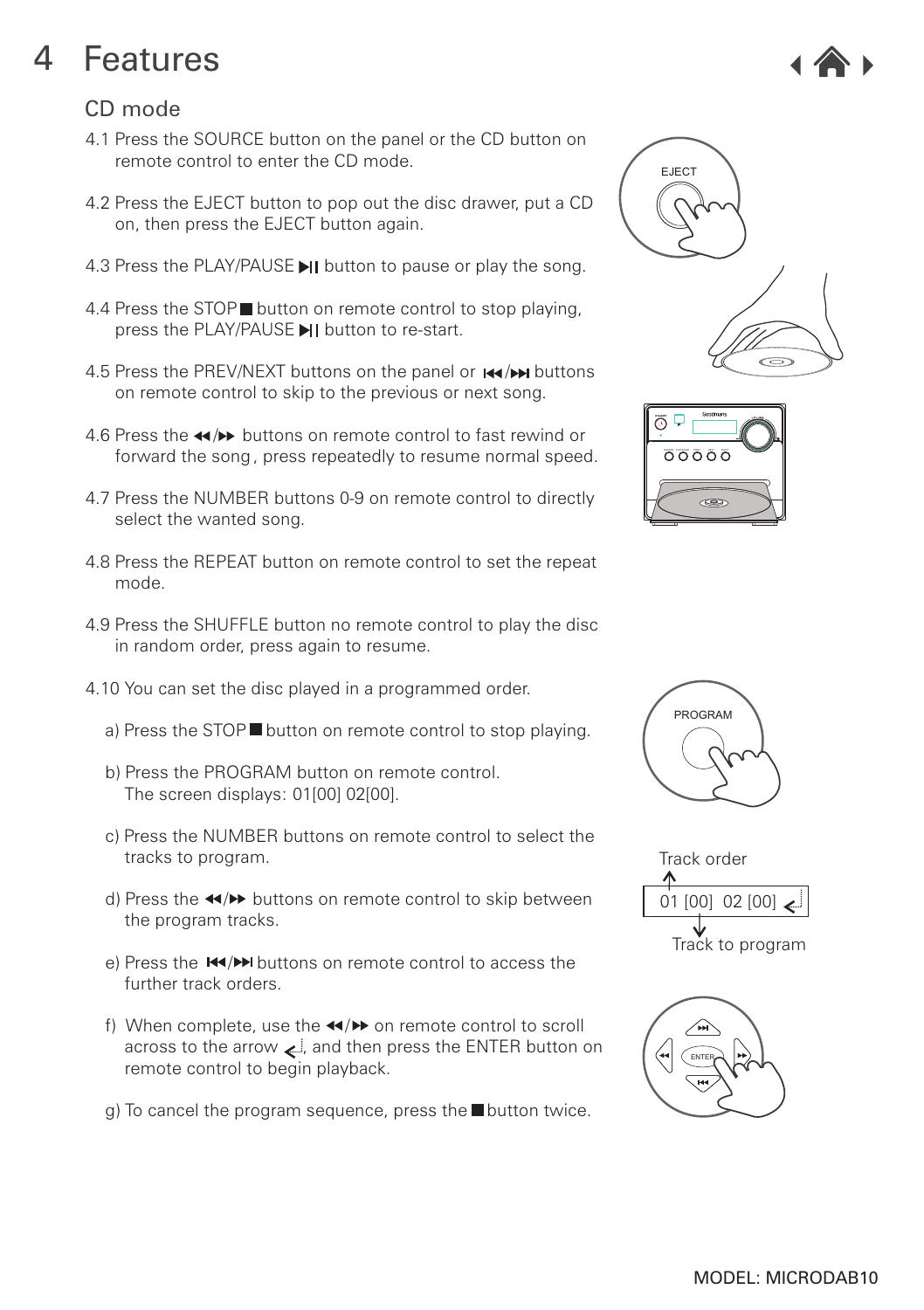# <span id="page-7-0"></span>Audio Mode

Audio allows your unit quickly and easily to connect to an MP3 player or other external sources.

- 4.11 Use a 3.5mm audio cable to connect your external audio device to the AUDIO IN socket on the front panel.
- 4.12 Connect the Micro system mains plug to the power supply.
- 4.13 Press the SOURCE button on the panel or the AUX IN button on remote control to enter the AUDIO mode.
- 4.14 You may need to operate the external audio device directly for playback features.
- 4.15 For optimum volume levels, adjust the volume on the external audio device.

# FM mode

- 4.16 Press the SOURCE button on the panel or the DAB/FM button on remote control to switch to the FM mode.
- 4.17 Press the  $\leftrightarrow$  buttons on remote control or the PREV/NEXT buttons on the panel to decrease or increase the frequency in 0.05MHz increments.
- 4.18 Press and hold the PREV/NEXT buttons on the panel or the  $H$ /  $\blacktriangleright$  buttons on remote control to scan through the frequency range quickly. The scan will stop once it has found a station.
- 4.19 Press and hold one of the NUMBER buttons 0-9 to store the station under that number. Directly press the required number button to select a preset and activate the stored station.
- 4.20 Press the INFO button on remote control to cycle through the information provided by the broadcasting stations: Radio text: broadcasting text about the program; Program type: the style or genre of music: Program name: the frequency or name of the station; Audio mode: stereo or mono.
- 4.21 Scan setting
	- a) Press the MENU button on remote control, when the SCAN SETTING appears, then press the ENTER button on remote control to view the sub menu.
	- b) Press the 44/ $\blacktriangleright$  buttons on remote control to select <ALL STATIONS> (which will detect any station, even with weak signal) or <STRONG STATION> (which will only detect stations with good signal strength).
	- c) Press the ENTER button on remote control to confirm the require option.
	- d) When you perform a scan, only stations fitting the applied setting will be detected.



Music devices





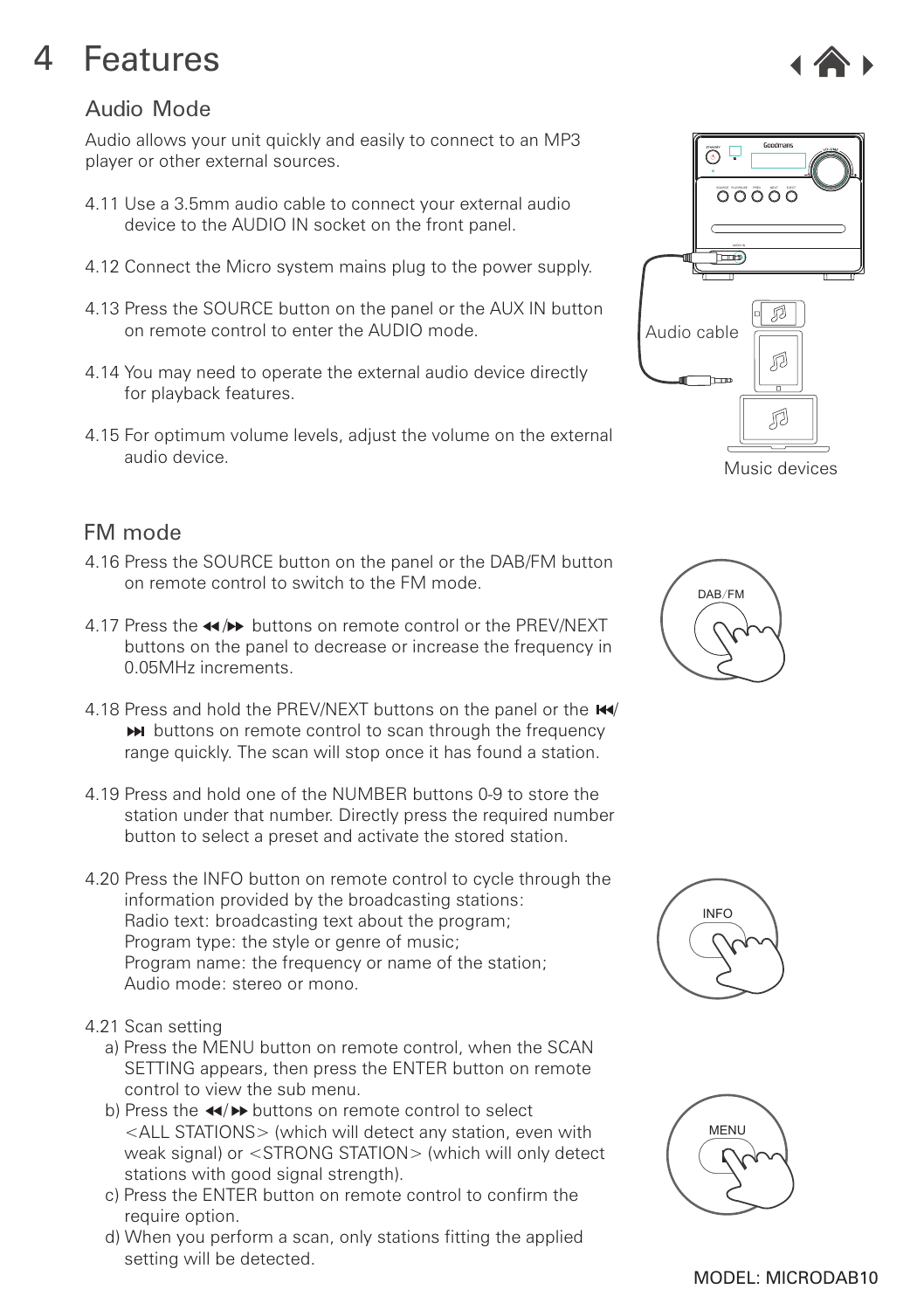# <span id="page-8-0"></span>DAB mode

- 4.22 Press the SOURCE button or the DAB/FM button to switch to the DAB mode.
- 4.23 Press the  $\leftrightarrow$  / $\leftrightarrow$  button on remote control or the PREV/NEXT button on the panel to find the previous or next station, then press the ENTER on remote control or PLAY/PAUSE button on the panel to activate the station.
- 4.24 Press and hold one of the NUMBER buttons 0-9 to store the station under that number. Press the required number button to select a preset and press the ENTER button to activate the stored station.
- 4.25 Press the INFO button on remote control to cycle through the station information: DLS text, signal strength, program type, ensemble name, channel frequency, signal error, and bit rate.

### 4.26 Manual tune

- a) Press the MENU button on remote control, then press the PREV/NEXT button on the panel or  $\leftrightarrow$  button on remote control to find <MANUAL TUNE> and press the ENTER button on remote control or PLAY/PAUSE button on the panel to enter the manual tune options interface.
- b) Press the PREV/NEXT button on the panel or  $\leftrightarrow$  button on remote control to cycle through the stations from 5A to 13F.
- c) When you have selected one of the stations from 5A to 13F, press the PLAY/PAUSE button on the panel or the ENTER button on remote control to view the details, press again to activate the station.
- 4.27 Auto scan

 Press the MENU button on remote control, when AUTO SCAN appears, press the PLAY/PAUSE or ENTER button, the unit will search for all available DAB stations.







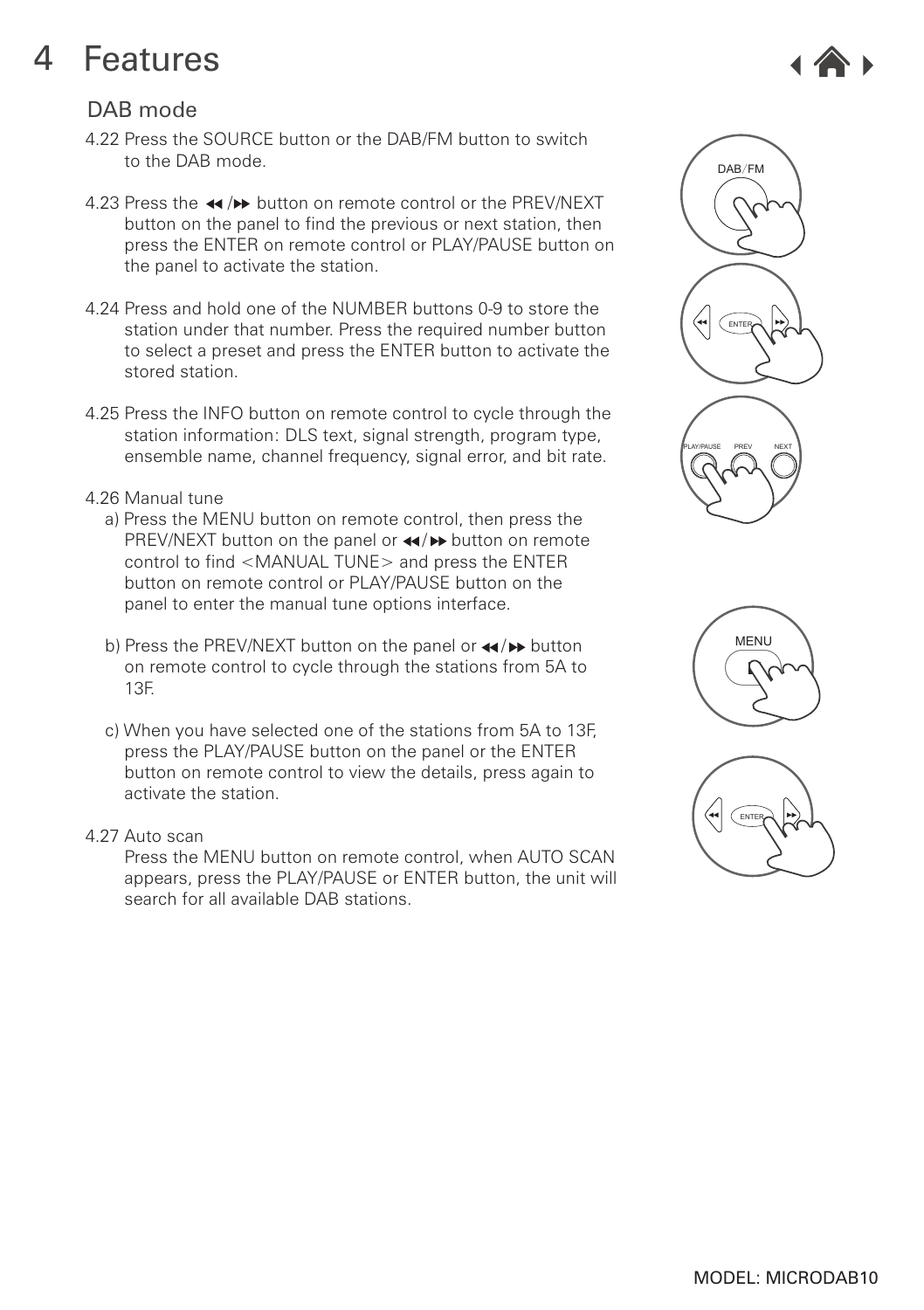

# <span id="page-9-0"></span>DAB menu settings

4.28 DRC (Dynamic range control)

 To reduce and adapt the dynamic range of the audio signal to listen in a noisy environment. This is not always available for some DAB stations.

- a) Press the MENU button, then press the PREV/NEXT button or  $\blacktriangleleft$ / $\blacktriangleright$  button to find <DRC>, and press the PLAY/PAUSE or ENTER button to enter the options interface.
- b) Press the PREV/NEXT button or  $\leftrightarrow$  button to select from DRC OFF/ DRC LOW/ DRC HIGH.
- c) At last press the ENTER button or PLAY/PAUSE button to confirm the selection.
- 4.29 Prune the stations

 When the radio has performed a scan in several locations, there are some stored stations are no longer receive. Prune function removes them from the stored list.

- a) Press the MENU button, then press the PREV/NEXT button or  $\leftrightarrow$  button to find <PRUNE>, and press the PLAY/ PAUSE or ENTER button to enter the options interface.
- b) Press the PREV/NEXT button or  $\triangleleft$  / $\triangleright$  button to select YES. then press the ENTER button or PLAY/PAUSE button to confirm the selection.

### 4.30 System reset

To set the system to the original settings.

- a) Press the MENU button, then press the PREV/NEXT button or  $\triangleleft$ / $\triangleright$  button to find <RESET>, and press the PLAY/ PAUSE or ENTER button to enter the options interface.
- b) Press the PREV/NEXT button or  $\leftrightarrow$  button to select YES. then press the ENTER button or PLAY/PAUSE button to reset the system.



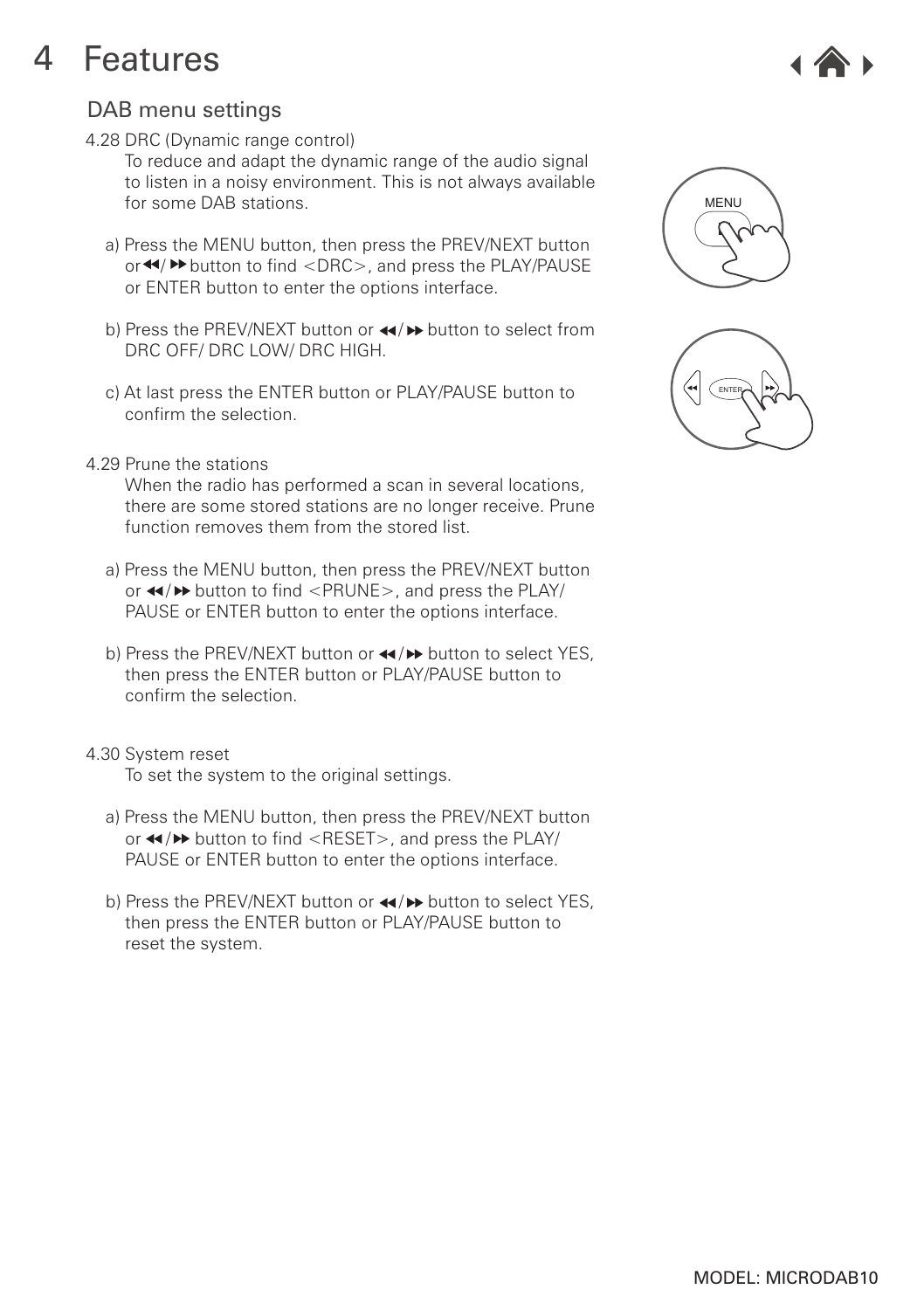

<span id="page-10-0"></span>

| Problem                                             | What to do                                                                                                                                                                                                                                                                                 |
|-----------------------------------------------------|--------------------------------------------------------------------------------------------------------------------------------------------------------------------------------------------------------------------------------------------------------------------------------------------|
| There is no sound from my unit.                     | Check that the volume is not set to the minimum.                                                                                                                                                                                                                                           |
|                                                     | Make sure that the unit has been able to locate<br>FM/DAB stations.                                                                                                                                                                                                                        |
| The display shows abnormal in FM mode.              | Try adjusting the position of the aerial or location<br>of the radio. Or turn off the unit, then turn on.                                                                                                                                                                                  |
| Poor reception                                      | As with any radio service, there will be areas<br>of weak signal that may cause poor reception.<br>Adjust the aerial while monitoring the signal<br>strength until the optimum signal is obtained.<br>If reception is still poor, try re-locating the unit<br>to another part of the room. |
| Some of the buttons on the unit<br>are not working. | This may be caused by electrostatic discharge.<br>Turn the system off, disconnect the mains<br>plug and reconnect after a few seconds.                                                                                                                                                     |